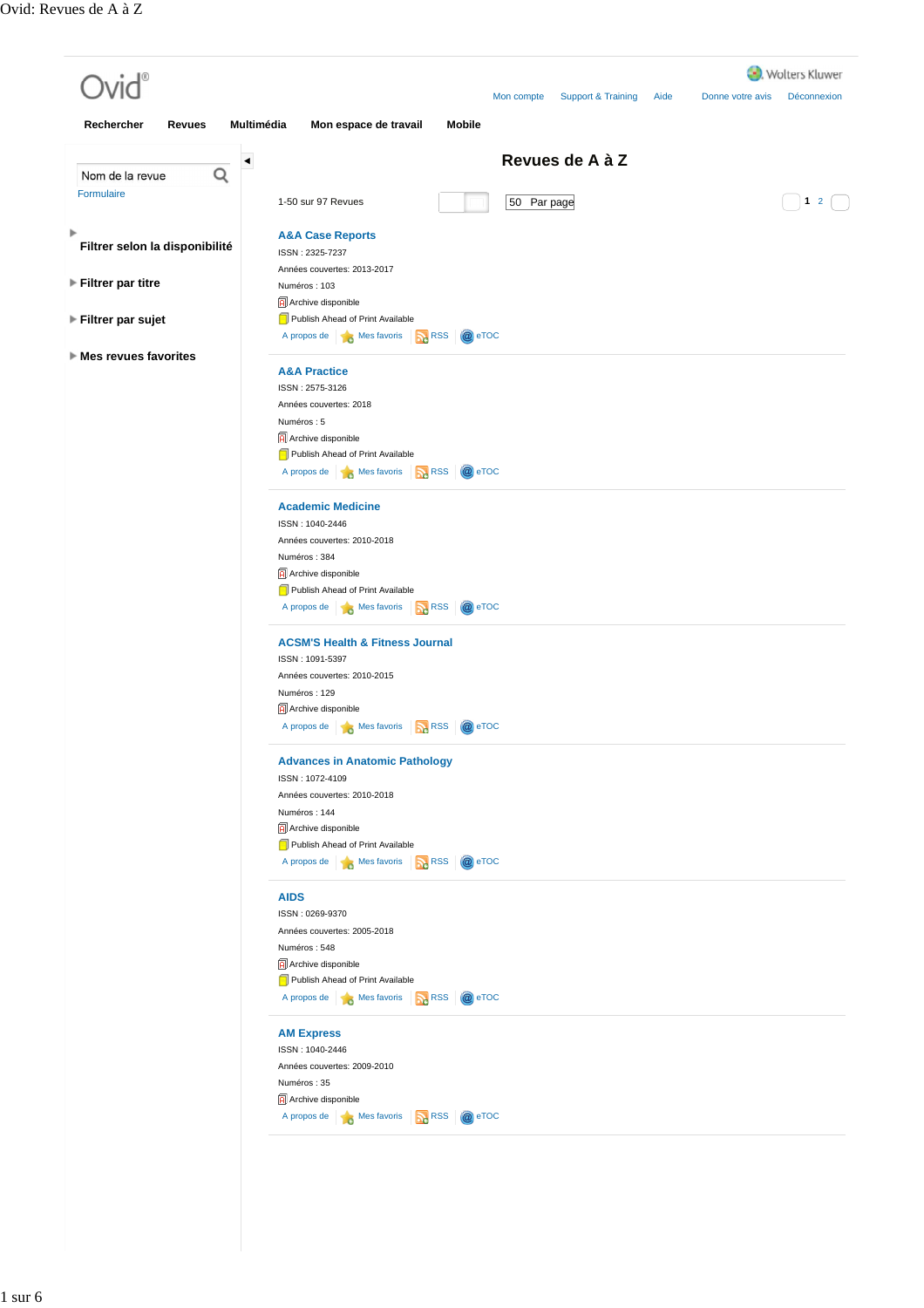| Années couvertes: 2006-2008                                 |                                                                   |
|-------------------------------------------------------------|-------------------------------------------------------------------|
| Numéros: 266                                                |                                                                   |
| Archive disponible                                          |                                                                   |
| Publish Ahead of Print Available                            |                                                                   |
| A propos de <b>Mes</b> Mes favoris <b>RA</b> RSS            | @ eTOC                                                            |
|                                                             | <b>American Journal of Physical Medicine &amp; Rehabilitation</b> |
| ISSN: 0894-9115                                             |                                                                   |
| Années couvertes: 2005-2008, 2010-2018                      |                                                                   |
| Numéros: 320                                                |                                                                   |
| Archive disponible                                          |                                                                   |
| Publish Ahead of Print Available                            |                                                                   |
| A propos de <b>6</b> Mes favoris                            | RSS <sub>12</sub><br>@ eTOC                                       |
| <b>American Journal of Surgical Pathology</b>               |                                                                   |
| ISSN: 0147-5185                                             |                                                                   |
| Années couvertes: 2005-2018                                 |                                                                   |
| Numéros: 458                                                |                                                                   |
| Archive disponible                                          |                                                                   |
| Publish Ahead of Print Available                            |                                                                   |
| A propos de <b>6</b> Mes favoris                            | <b>RSS</b><br>@ eTOC                                              |
| Anesthesia & Analgesia                                      |                                                                   |
| ISSN: 0003-2999                                             |                                                                   |
| Années couvertes: 2006-2018                                 |                                                                   |
| Numéros: 642                                                |                                                                   |
| Archive disponible                                          |                                                                   |
| Publish Ahead of Print Available                            |                                                                   |
| A propos de $\qquad \qquad$ Mes favoris                     | RSS<br>@ eTOC                                                     |
| Anesthesiology                                              |                                                                   |
| ISSN: 0003-3022                                             |                                                                   |
| Années couvertes: 2005-2018                                 |                                                                   |
| Numéros: 787                                                |                                                                   |
| Archive disponible                                          |                                                                   |
| Publish Ahead of Print Available                            |                                                                   |
| A propos de <b>6</b> Mes favoris <b>R</b> RSS               | @ eTOC                                                            |
| <b>Annals of Plastic Surgery</b>                            |                                                                   |
| ISSN: 0148-7043                                             |                                                                   |
| Années couvertes: 2006-2008, 2010-2018                      |                                                                   |
| Numéros: 498                                                |                                                                   |
| Archive disponible<br>Publish Ahead of Print Available      |                                                                   |
| A propos de <b>6</b> Mes favoris <b>R</b> RSS <b>@</b> eTOC |                                                                   |
|                                                             |                                                                   |
| <b>Annals of Surgery</b><br>ISSN: 0003-4932                 |                                                                   |
| Années couvertes: 2005-2018                                 |                                                                   |
| Numéros: 1448                                               |                                                                   |
| Archive disponible                                          |                                                                   |
| Publish Ahead of Print Available                            |                                                                   |
| A propos de <b>6</b> Mes favoris <b>R</b> RSS               | @ eTOC                                                            |
| <b>Arteriosclerosis</b>                                     |                                                                   |
| ISSN: 0276-5047                                             |                                                                   |
| Numéros: 61                                                 |                                                                   |
| Archive disponible                                          |                                                                   |
| A propos de <b>A</b> Mes favoris <b>A</b> RSS               | @ eTOC                                                            |
|                                                             | Arteriosclerosis and Thrombosis: A Journal of Vascular Biology    |
| ISSN: 1049-8834                                             |                                                                   |
| Numéros: 42                                                 |                                                                   |
| Archive disponible                                          |                                                                   |
| A propos de <b>6</b> Mes favoris <b>R</b> RSS               | @ eTOC                                                            |
|                                                             |                                                                   |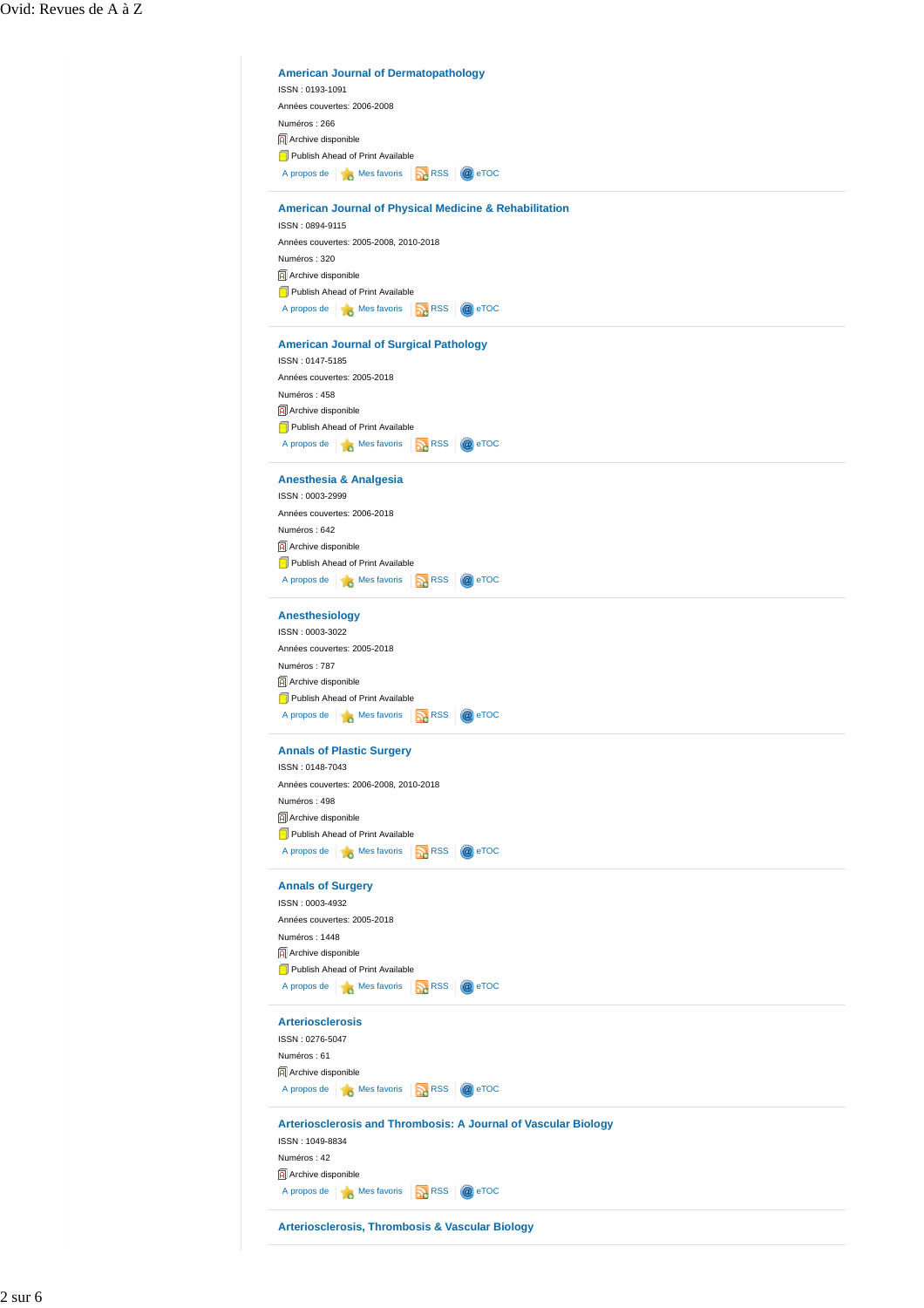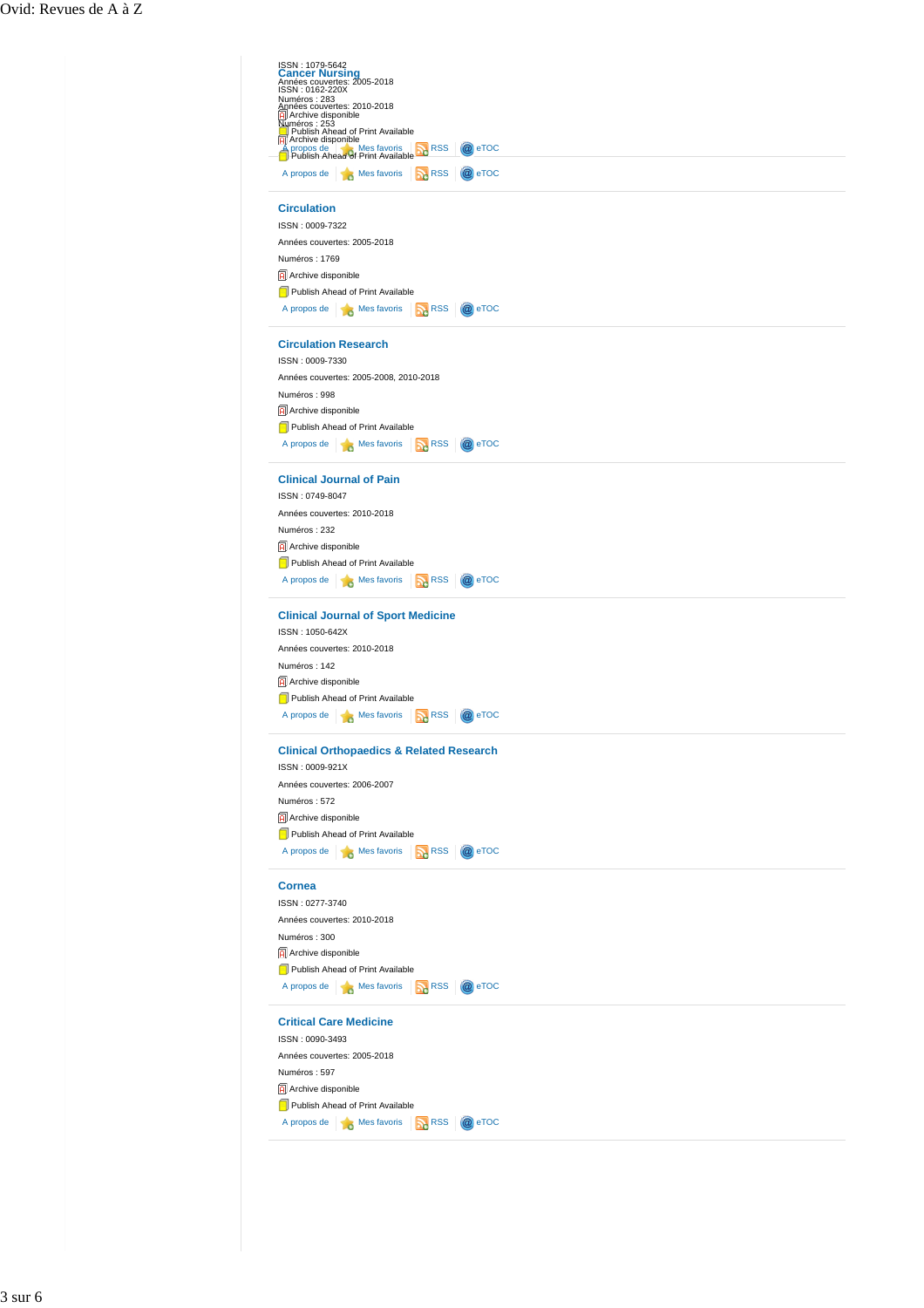| ISSN: 0951-7375<br>Années couvertes: 2006-2008          | <b>Current Opinion in Infectious Diseases</b> |
|---------------------------------------------------------|-----------------------------------------------|
|                                                         |                                               |
|                                                         |                                               |
| Numéros: 183                                            |                                               |
| Archive disponible                                      |                                               |
| Publish Ahead of Print Available                        |                                               |
| A propos de <b>No. 7</b> Mes favoris <b>No. 7</b> RSS   | @ eTOC                                        |
|                                                         |                                               |
| <b>Current Opinion in Lipidology</b><br>ISSN: 0957-9672 |                                               |
|                                                         |                                               |
| Années couvertes: 2005-2008, 2010-2018                  |                                               |
| Numéros: 170                                            |                                               |
| Archive disponible                                      |                                               |
| Publish Ahead of Print Available                        |                                               |
| A propos de <b>18 Mes favoris</b> RSS                   | @ eTOC                                        |
| <b>Current Opinion in Neurology</b>                     |                                               |
| ISSN: 1350-7540                                         |                                               |
| Années couvertes: 2006-2018                             |                                               |
|                                                         |                                               |
| Numéros: 154                                            |                                               |
| Archive disponible                                      |                                               |
| Publish Ahead of Print Available                        |                                               |
| A propos de <b>A</b> Mes favoris<br>RSS                 | @ eTOC                                        |
| <b>Current Opinion in Oncology</b>                      |                                               |
| ISSN: 1040-8746                                         |                                               |
|                                                         |                                               |
| Années couvertes: 2010-2018                             |                                               |
| Numéros: 180                                            |                                               |
| Archive disponible                                      |                                               |
| Publish Ahead of Print Available                        |                                               |
| A propos de <b>6</b> Mes favoris <b>1</b> RSS           | @ eTOC                                        |
| <b>Current Opinion in Rheumatology</b>                  |                                               |
| ISSN: 1040-8711                                         |                                               |
| Années couvertes: 2005-2018                             |                                               |
|                                                         |                                               |
| Numéros: 176                                            |                                               |
| Archive disponible                                      |                                               |
| Publish Ahead of Print Available                        |                                               |
| A propos de <b>A Mes</b> favoris<br>RSS <sub>12</sub>   | <b>a</b> eTOC                                 |
| <b>Current Researches in Anesthesia &amp; Analgesia</b> |                                               |
| Numéros: 300                                            |                                               |
| Archive disponible                                      |                                               |
|                                                         | @ eTOC                                        |
| A propos de <b>6</b> Mes favoris                        |                                               |
|                                                         |                                               |
| Diseases of the Colon & Rectum                          |                                               |
| ISSN: 0012-3706                                         |                                               |
| Années couvertes: 2010-2018                             |                                               |
| Numéros: 596                                            |                                               |
| Archive disponible                                      |                                               |
| Publish Ahead of Print Available                        |                                               |
| A propos de <b>A</b> Mes favoris <b>A</b> RSS           | @ eTOC                                        |
|                                                         |                                               |
| Ear & Hearing                                           |                                               |
| ISSN: 0196-0202                                         |                                               |
| Années couvertes: 2010-2018                             |                                               |
| Numéros: 246                                            |                                               |
| Archive disponible                                      |                                               |
| Publish Ahead of Print Available                        |                                               |
| A propos de <b>6</b> Mes favoris <b>6</b> RSS           | @ eTOC                                        |
|                                                         |                                               |
| Epidemiology                                            |                                               |
| ISSN: 1044-3983                                         |                                               |
| Années couvertes: 2010-2018                             |                                               |
| Numéros: 186                                            |                                               |
| Archive disponible                                      |                                               |
| Publish Ahead of Print Available                        |                                               |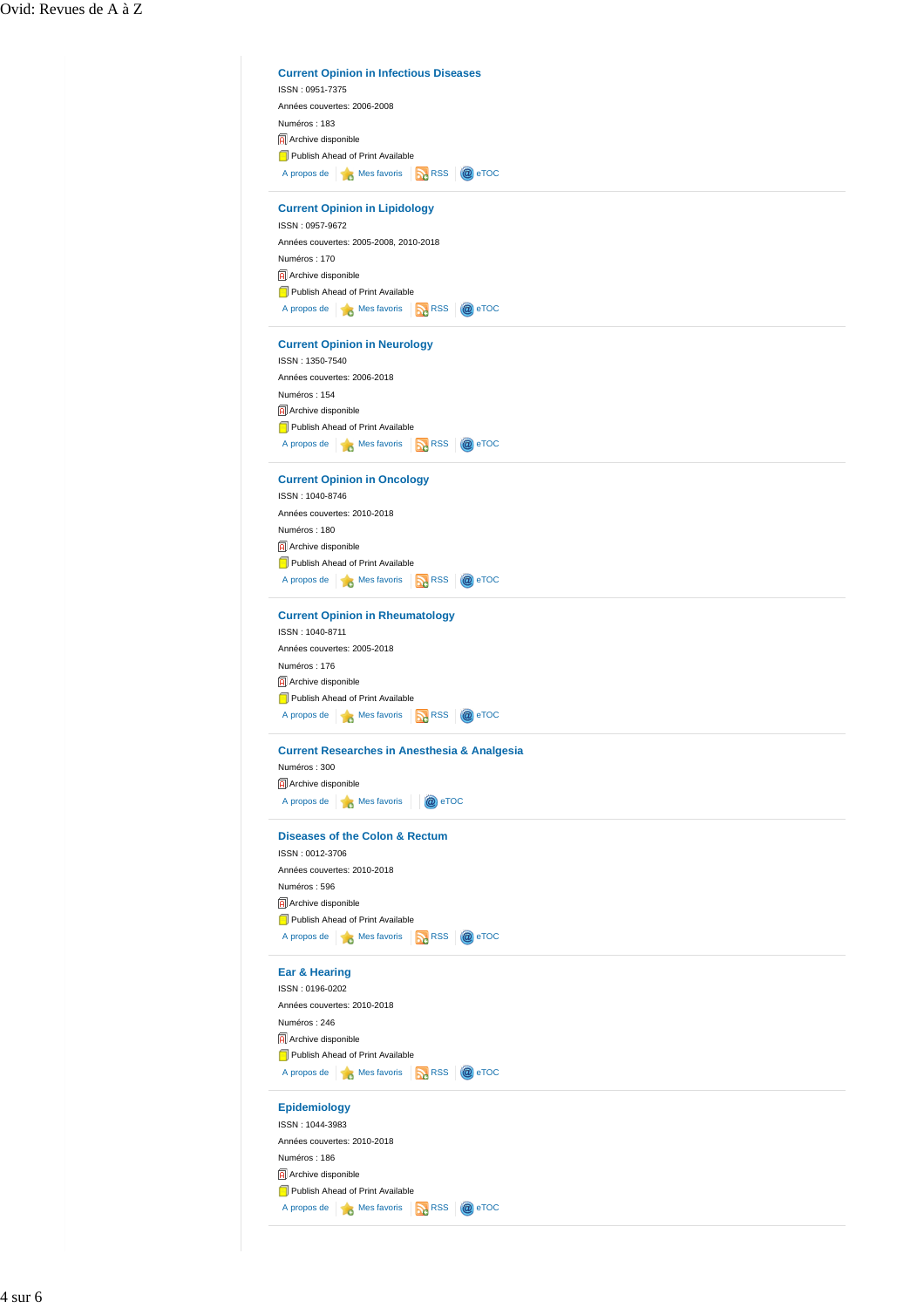| Années couvertes: 2010-2018                                                     |
|---------------------------------------------------------------------------------|
| Numéros: 286                                                                    |
| Archive disponible                                                              |
| Publish Ahead of Print Available                                                |
|                                                                                 |
| A propos de <b>Mes</b> Mes favoris <b>R</b> RSS<br>@ eTOC                       |
| <b>European Journal of Gastroenterology &amp; Hepatology</b><br>ISSN: 0954-691X |
| Années couvertes: 2006-2010                                                     |
|                                                                                 |
| Numéros: 294                                                                    |
| Archive disponible                                                              |
| Publish Ahead of Print Available                                                |
| A propos de <b>B</b> Mes favoris <b>RSS</b><br>@ eTOC                           |
| <b>Exercise &amp; Sport Sciences Reviews</b>                                    |
| ISSN: 0091-6331                                                                 |
| Années couvertes: 2010-2018                                                     |
| Numéros: 102                                                                    |
| Archive disponible                                                              |
| Publish Ahead of Print Available                                                |
| A propos de <b>B</b> Mes favoris <b>R</b> RSS<br>@ eTOC                         |
| <b>Hypertension</b>                                                             |
| ISSN: 0194-911X                                                                 |
| Années couvertes: 2005-2008, 2010-2018                                          |
| Numéros: 493                                                                    |
| Archive disponible                                                              |
| Publish Ahead of Print Available                                                |
| A propos de <b>6</b> Mes favoris <b>R</b> RSS<br>@ eTOC                         |
|                                                                                 |
| <b>Inflammatory Bowel Diseases</b>                                              |
| ISSN: 1078-0998                                                                 |
| Années couvertes: 2009-2017                                                     |
| Numéros: 228                                                                    |
| Archive disponible                                                              |
| Publish Ahead of Print Available                                                |
| A propos de <b>6</b> Mes favoris <b>R</b> RSS<br>@ eTOC                         |
| <b>International Anesthesiology Clinics</b>                                     |
| ISSN: 0020-5907                                                                 |
| Années couvertes: 2006-2008                                                     |
| Numéros : 220                                                                   |
| Archive disponible                                                              |
| A propos de <b>B</b> Mes favoris <b>B</b> RSS<br>@ eTOC                         |
| <b>Investigative Radiology</b>                                                  |
| ISSN: 0020-9996                                                                 |
| Années couvertes: 2010-2018                                                     |
| Numéros: 532                                                                    |
| Archive disponible                                                              |
| Publish Ahead of Print Available                                                |
| A propos de <b>No. 7</b> Mes favoris <b>No. 7</b> RSS<br>@ eTOC                 |
| <b>JAAOS: Global Research and Reviews</b>                                       |
| ISSN: 2474-7661                                                                 |
| Années couvertes: 2017                                                          |
| Numéros: 11                                                                     |
| Archive disponible                                                              |
| Publish Ahead of Print Available                                                |
| A propos de <b>B</b> Mes favoris <b>B</b> RSS<br>@ eTOC                         |
|                                                                                 |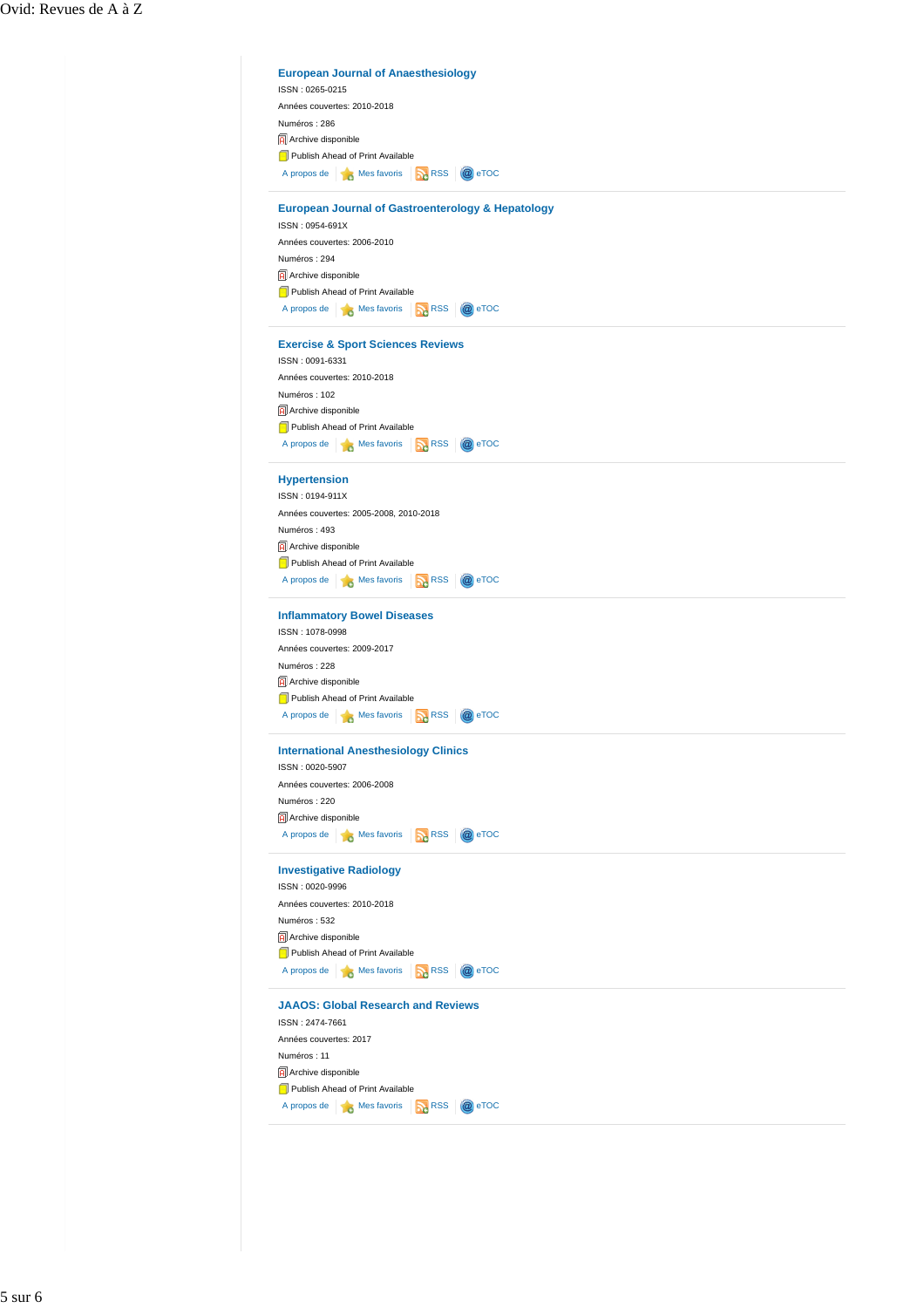|                                 | <b>JAIDS Journal of Acquired Immune Deficiency Syndromes</b><br>ISSN: 1525-4135                                                                             |
|---------------------------------|-------------------------------------------------------------------------------------------------------------------------------------------------------------|
|                                 | Années couvertes: 2010-2018                                                                                                                                 |
|                                 | Numéros: 365                                                                                                                                                |
|                                 | Archive disponible                                                                                                                                          |
|                                 | Publish Ahead of Print Available                                                                                                                            |
|                                 | A propos de <b>of Mes</b> favoris <b>R</b> RSS<br>@ eTOC                                                                                                    |
|                                 |                                                                                                                                                             |
|                                 | <b>JBJS Case Connector</b>                                                                                                                                  |
|                                 | ISSN: 2160-3251                                                                                                                                             |
|                                 | Années couvertes: 2011-2017                                                                                                                                 |
|                                 | Numéros: 28                                                                                                                                                 |
|                                 | Archive disponible                                                                                                                                          |
|                                 | Publish Ahead of Print Available                                                                                                                            |
|                                 | A propos de <b>16</b> Mes favoris <b>16</b> RSS<br>@ eTOC                                                                                                   |
|                                 | <b>JBJS Essential Surgical Techniques</b>                                                                                                                   |
|                                 | ISSN: 2160-2204                                                                                                                                             |
|                                 | Années couvertes: 2011-2018                                                                                                                                 |
|                                 | Numéros: 28                                                                                                                                                 |
|                                 | Archive disponible                                                                                                                                          |
|                                 | A propos de <b>6</b> Mes favoris <b>19 RSS</b><br>@ eTOC                                                                                                    |
|                                 | <b>JBJS Journal of Orthopaedics for Physician Assistants</b>                                                                                                |
|                                 | ISSN: 2470-1122                                                                                                                                             |
|                                 | Années couvertes: 2013-2017                                                                                                                                 |
|                                 | Numéros: 19                                                                                                                                                 |
|                                 | Archive disponible                                                                                                                                          |
|                                 | Publish Ahead of Print Available                                                                                                                            |
|                                 | A propos de <b>6</b> Mes favoris <b>1</b> RSS<br>@ eTOC                                                                                                     |
|                                 | <b>JBJS Open Access</b>                                                                                                                                     |
|                                 | ISSN: 2472-7245                                                                                                                                             |
|                                 | Années couvertes: 2016-2017                                                                                                                                 |
|                                 | Numéros: 6                                                                                                                                                  |
|                                 | Archive disponible                                                                                                                                          |
|                                 | Publish Ahead of Print Available                                                                                                                            |
|                                 | A propos de <b>6</b> Mes favoris <b>6</b> RSS<br>@ eTOC                                                                                                     |
|                                 |                                                                                                                                                             |
|                                 | <b>JBJS Reviews</b>                                                                                                                                         |
|                                 | ISSN: 2329-9185                                                                                                                                             |
|                                 | Années couvertes: 2013-2017                                                                                                                                 |
|                                 | Numéros: 62                                                                                                                                                 |
|                                 | Archive disponible                                                                                                                                          |
|                                 | Publish Ahead of Print Available                                                                                                                            |
|                                 | A propos de <b>S</b> Mes favoris <b>R</b> RSS<br>@ eTOC                                                                                                     |
|                                 | Journal of Bone & Joint Surgery - American Volume                                                                                                           |
|                                 | ISSN: 0021-9355                                                                                                                                             |
|                                 | Années couvertes: 2010-2018                                                                                                                                 |
|                                 | Numéros: 783                                                                                                                                                |
|                                 | Archive disponible                                                                                                                                          |
|                                 | A propos de <b>B</b> Mes favoris <b>R</b> RSS<br>@ eTOC                                                                                                     |
|                                 | <b>Journal of Burn Care &amp; Rehabilitation</b>                                                                                                            |
|                                 | ISSN: 0273-8481                                                                                                                                             |
|                                 | Années couvertes: 2005                                                                                                                                      |
|                                 | Numéros: 162                                                                                                                                                |
|                                 | Archive disponible                                                                                                                                          |
|                                 | A propos de <b>6</b> Mes favoris <b>6</b> RSS<br>@ eTOC                                                                                                     |
|                                 |                                                                                                                                                             |
|                                 |                                                                                                                                                             |
|                                 | 1-50 sur 97 Revues<br>50 Par page<br>$1\quad2$                                                                                                              |
|                                 |                                                                                                                                                             |
| Français<br>Italiano<br>English | 日本語<br>简体中文<br>한국어<br>Deutsch<br>繁體中文<br>Español                                                                                                            |
|                                 | @ 2018 Ovid Technologies, Inc. Tous droits sont réservés.  OvidSP_UI03.28.00.131, SourceID 110662<br><b>Dispositions</b><br>Notre société<br>Nous contacter |
|                                 |                                                                                                                                                             |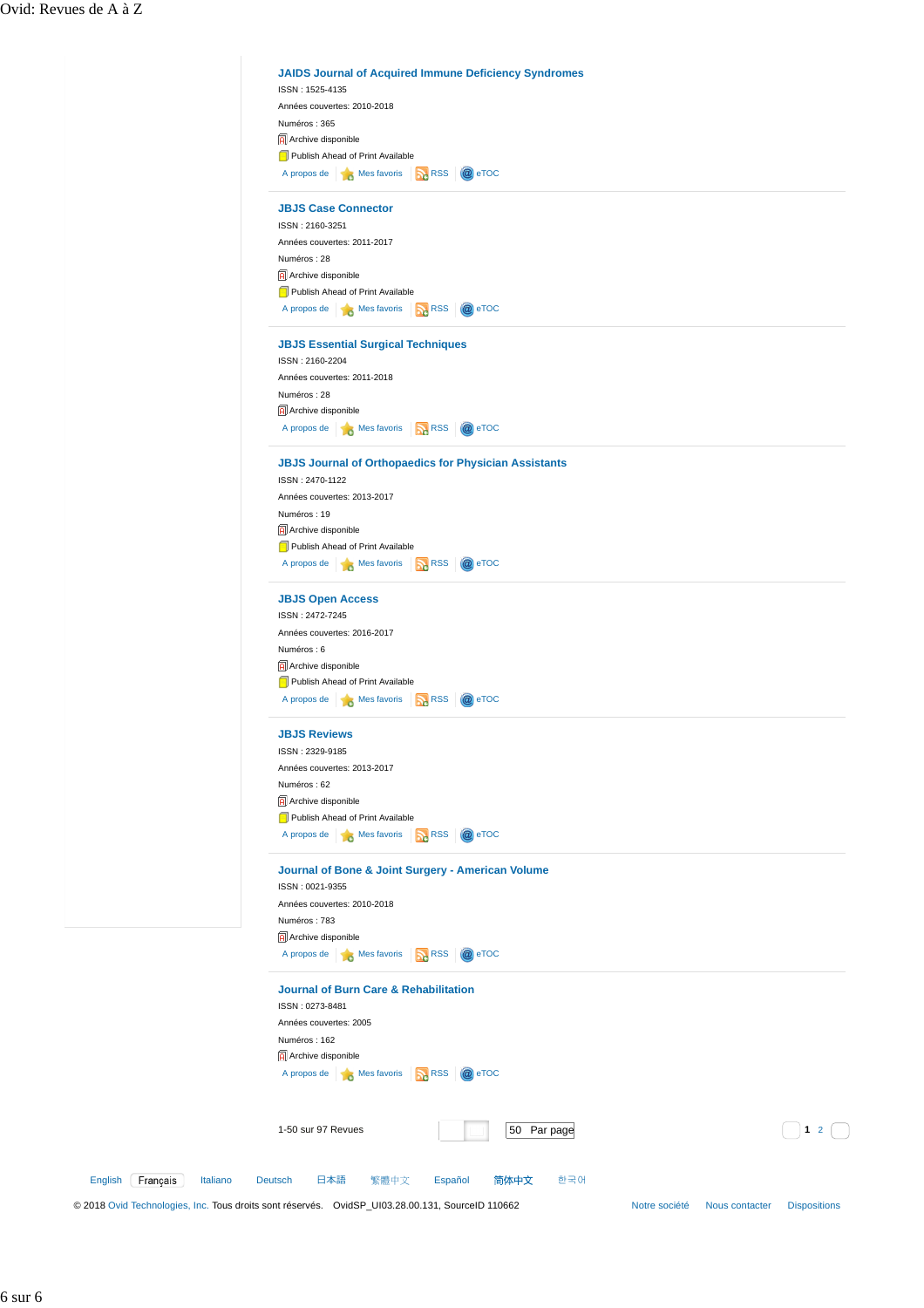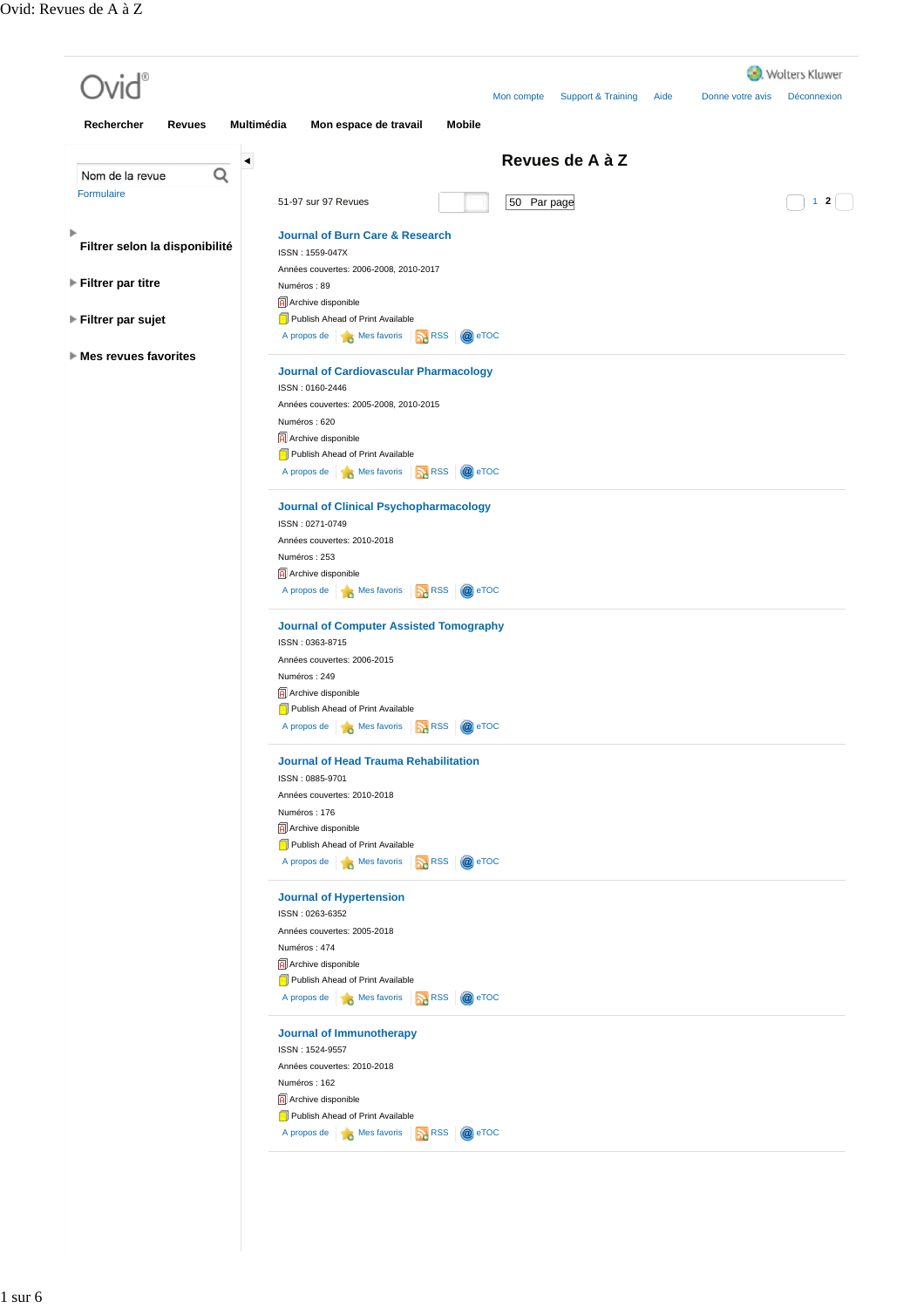|                                    | Années couvertes: 2010-2018                                                  |
|------------------------------------|------------------------------------------------------------------------------|
| Numéros: 1609                      |                                                                              |
| Archive disponible                 |                                                                              |
|                                    | Publish Ahead of Print Available                                             |
|                                    | A propos de <b>Nes</b> Mes favoris<br><b>RSS</b><br>@ eTOC                   |
|                                    | <b>Journal of Neuropathology &amp; Experimental Neurology</b>                |
| ISSN: 0022-3069                    |                                                                              |
|                                    | Années couvertes: 2010-2015                                                  |
| Numéros: 526                       |                                                                              |
| Archive disponible                 |                                                                              |
|                                    | Publish Ahead of Print Available                                             |
|                                    | A propos de <b>A</b> Mes favoris<br><b>DA</b> RSS<br>@ eTOC                  |
|                                    | <b>Journal of Occupational &amp; Environmental Medicine</b>                  |
| ISSN: 1076-2752                    |                                                                              |
|                                    | Années couvertes: 2006-2009                                                  |
| Numéros: 290                       |                                                                              |
| Archive disponible                 |                                                                              |
|                                    | Publish Ahead of Print Available                                             |
|                                    | <b>RSS</b><br>@ eTOC<br>A propos de <b>A Mes</b> favoris                     |
|                                    |                                                                              |
| ISSN: 0890-5339                    | <b>Journal of Orthopaedic Trauma</b>                                         |
|                                    | Années couvertes: 2010-2018                                                  |
| Numéros: 311                       |                                                                              |
| Archive disponible                 |                                                                              |
|                                    | Publish Ahead of Print Available                                             |
|                                    | A propos de <b>A</b> Mes favoris<br><b>D</b> <sub>RSS</sub><br>$\omega$ eTOC |
|                                    |                                                                              |
|                                    | <b>Journal of Pediatric Gastroenterology &amp; Nutrition</b>                 |
| ISSN: 0277-2116                    |                                                                              |
|                                    | Années couvertes: 2005-2018                                                  |
| Numéros: 397<br>Archive disponible |                                                                              |
|                                    | Publish Ahead of Print Available                                             |
|                                    | A propos de <b>A</b> Mes favoris<br>@ eTOC<br><b>RSS</b>                     |
|                                    |                                                                              |
|                                    | <b>Journal of Pediatric Hematology/Oncology</b>                              |
| ISSN: 1077-4114                    |                                                                              |
|                                    | Années couvertes: 2006-2009                                                  |
| Numéros: 208                       |                                                                              |
| Archive disponible                 |                                                                              |
|                                    | Publish Ahead of Print Available                                             |
|                                    | A propos de <b>A</b> Mes favoris<br><b>DA</b> RSS<br>@ eTOC                  |
|                                    | <b>Journal of Pediatric Orthopaedics</b>                                     |
| ISSN: 0271-6798                    |                                                                              |
|                                    | Années couvertes: 2005-2010                                                  |
| Numéros: 254                       |                                                                              |
| Archive disponible                 |                                                                              |
|                                    | Publish Ahead of Print Available                                             |
| A propos de                        | Mes favoris<br><b>RSS</b><br>@ eTOC                                          |
|                                    | <b>Journal of Pediatric Orthopaedics B</b>                                   |
| ISSN: 1060-152X                    |                                                                              |
|                                    | Années couvertes: 2006-2010                                                  |
| Numéros: 128                       |                                                                              |
| Archive disponible                 |                                                                              |
|                                    | Publish Ahead of Print Available                                             |
|                                    | A propos de <b>A</b> Mes favoris<br><b>RSS</b><br>@ eTOC                     |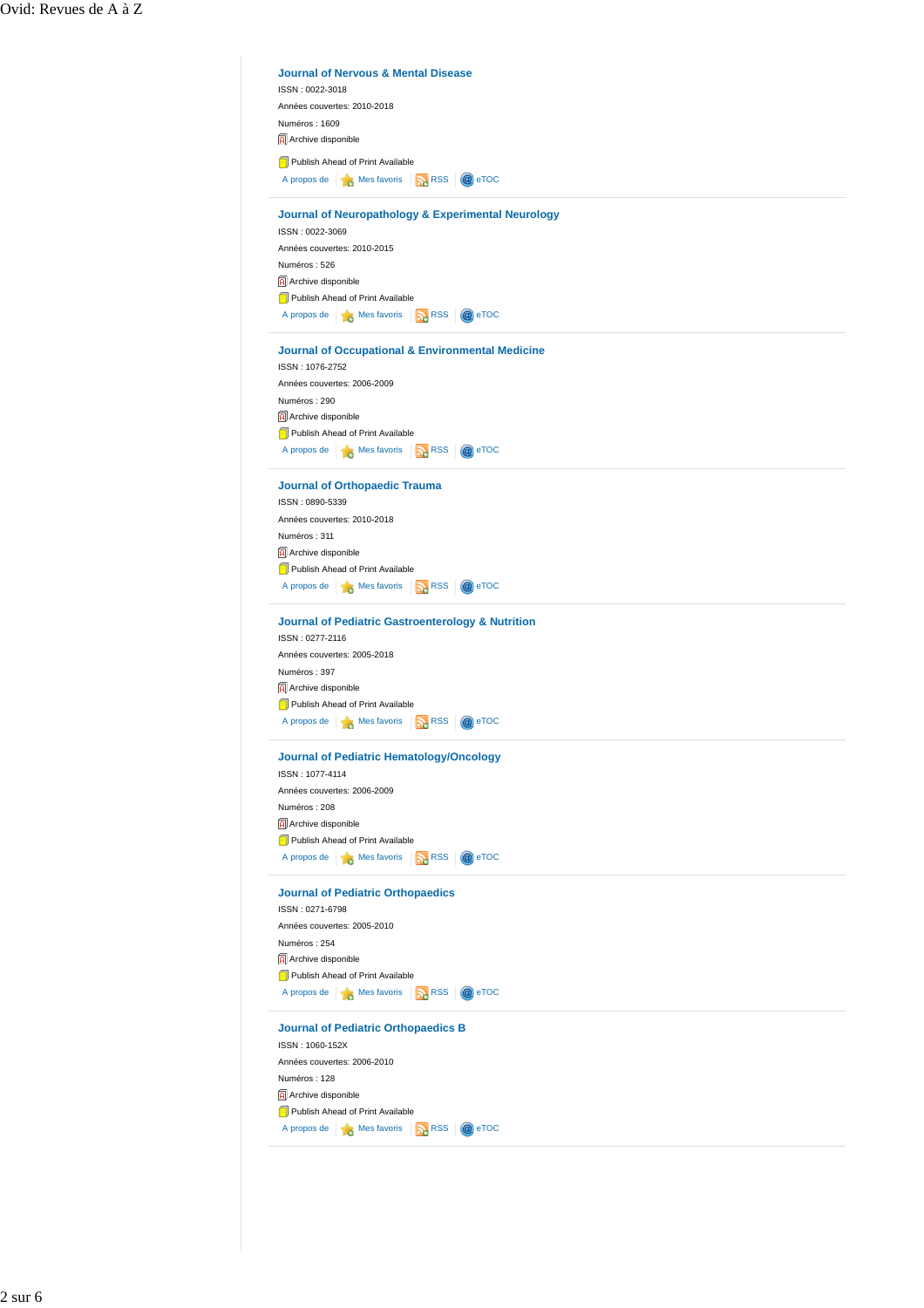|                                       | ISSN: 1064-8011                                                                     | <b>Journal of Strength &amp; Conditioning Research</b> |                                                                  |
|---------------------------------------|-------------------------------------------------------------------------------------|--------------------------------------------------------|------------------------------------------------------------------|
|                                       |                                                                                     |                                                        |                                                                  |
|                                       | Années couvertes: 2010-2018                                                         |                                                        |                                                                  |
| Numéros: 212                          |                                                                                     |                                                        |                                                                  |
| Archive disponible                    |                                                                                     |                                                        |                                                                  |
|                                       |                                                                                     |                                                        |                                                                  |
|                                       | Publish Ahead of Print Available                                                    |                                                        |                                                                  |
|                                       | A propos de <b>1 3</b> Mes favoris <b>1 RSS</b>                                     |                                                        | @ eTOC                                                           |
|                                       |                                                                                     |                                                        |                                                                  |
|                                       |                                                                                     |                                                        | Journal of the American Academy of Child & Adolescent Psychiatry |
| ISSN: 0890-8567                       |                                                                                     |                                                        |                                                                  |
| Années couvertes: 2010                |                                                                                     |                                                        |                                                                  |
| Numéros: 248                          |                                                                                     |                                                        |                                                                  |
| Archive disponible                    |                                                                                     |                                                        |                                                                  |
|                                       | A propos de <b>16</b> Mes favoris <b>16</b> RSS                                     |                                                        | @ eTOC                                                           |
|                                       |                                                                                     |                                                        |                                                                  |
|                                       |                                                                                     |                                                        | Journal of the American Academy of Orthopaedic Surgeons          |
| ISSN: 1067-151X                       |                                                                                     |                                                        |                                                                  |
|                                       | Années couvertes: 2009-2018                                                         |                                                        |                                                                  |
| Numéros: 234                          |                                                                                     |                                                        |                                                                  |
|                                       |                                                                                     |                                                        |                                                                  |
| Archive disponible                    |                                                                                     |                                                        |                                                                  |
|                                       | Publish Ahead of Print Available                                                    |                                                        |                                                                  |
|                                       | A propos de <b>B</b> Mes favoris <b>B</b> RSS                                       |                                                        | @ eTOC                                                           |
|                                       |                                                                                     |                                                        |                                                                  |
|                                       | <b>Journal of Thoracic Oncology</b>                                                 |                                                        |                                                                  |
| ISSN: 1556-0864                       |                                                                                     |                                                        |                                                                  |
|                                       | Années couvertes: 2010-2015                                                         |                                                        |                                                                  |
| Numéros: 186                          |                                                                                     |                                                        |                                                                  |
|                                       |                                                                                     |                                                        |                                                                  |
| Archive disponible                    |                                                                                     |                                                        |                                                                  |
|                                       | A propos de <b>A Mes</b> favoris <b>A RSS</b>                                       |                                                        | @ eTOC                                                           |
| Numéros: 94<br>Archive disponible     | Publish Ahead of Print Available<br>A propos de <b>Mes</b> Mes favoris <b>A</b> RSS |                                                        | @ eTOC                                                           |
|                                       |                                                                                     |                                                        | Journal of Trauma-Injury Infection & Critical Care               |
| ISSN: 0022-5282                       |                                                                                     |                                                        |                                                                  |
|                                       | Années couvertes: 2005-2011                                                         |                                                        |                                                                  |
|                                       |                                                                                     |                                                        |                                                                  |
| Numéros: 596                          |                                                                                     |                                                        |                                                                  |
| <b>A</b> rchive disponible            |                                                                                     |                                                        |                                                                  |
|                                       |                                                                                     |                                                        |                                                                  |
| Publish Ahead of Print Available      |                                                                                     |                                                        |                                                                  |
|                                       | A propos de <b>1 de</b> Mes favoris <b>1 RSS</b>                                    |                                                        | @ eTOC                                                           |
|                                       |                                                                                     |                                                        |                                                                  |
|                                       | <b>Journal of Vascular &amp; Interventional Radiology</b>                           |                                                        |                                                                  |
| ISSN: 1051-0443                       |                                                                                     |                                                        |                                                                  |
|                                       | Années couvertes: 2005-2007                                                         |                                                        |                                                                  |
| Numéros: 220                          |                                                                                     |                                                        |                                                                  |
| Archive disponible                    |                                                                                     |                                                        |                                                                  |
|                                       | A propos de $\bullet$ Mes favoris $\bullet$ RSS                                     |                                                        | @ eTOC                                                           |
|                                       |                                                                                     |                                                        |                                                                  |
| <b>Medical Care</b>                   |                                                                                     |                                                        |                                                                  |
| ISSN: 0025-7079                       |                                                                                     |                                                        |                                                                  |
|                                       | Années couvertes: 2010-2018                                                         |                                                        |                                                                  |
|                                       |                                                                                     |                                                        |                                                                  |
| Numéros: 678                          |                                                                                     |                                                        |                                                                  |
|                                       |                                                                                     |                                                        |                                                                  |
|                                       | Publish Ahead of Print Available                                                    |                                                        |                                                                  |
|                                       | A propos de <b>de Mes</b> favoris <b>R</b> RSS                                      |                                                        | @ eTOC                                                           |
|                                       |                                                                                     |                                                        |                                                                  |
| <b>Medicine</b>                       |                                                                                     |                                                        |                                                                  |
| Archive disponible<br>ISSN: 0025-7974 |                                                                                     |                                                        |                                                                  |
|                                       | Années couvertes: 2005-2018                                                         |                                                        |                                                                  |
| Numéros: 664                          |                                                                                     |                                                        |                                                                  |
| Archive disponible                    |                                                                                     |                                                        |                                                                  |
|                                       | A propos de <b>B</b> Mes favoris <b>R</b> RSS                                       |                                                        | @ eTOC                                                           |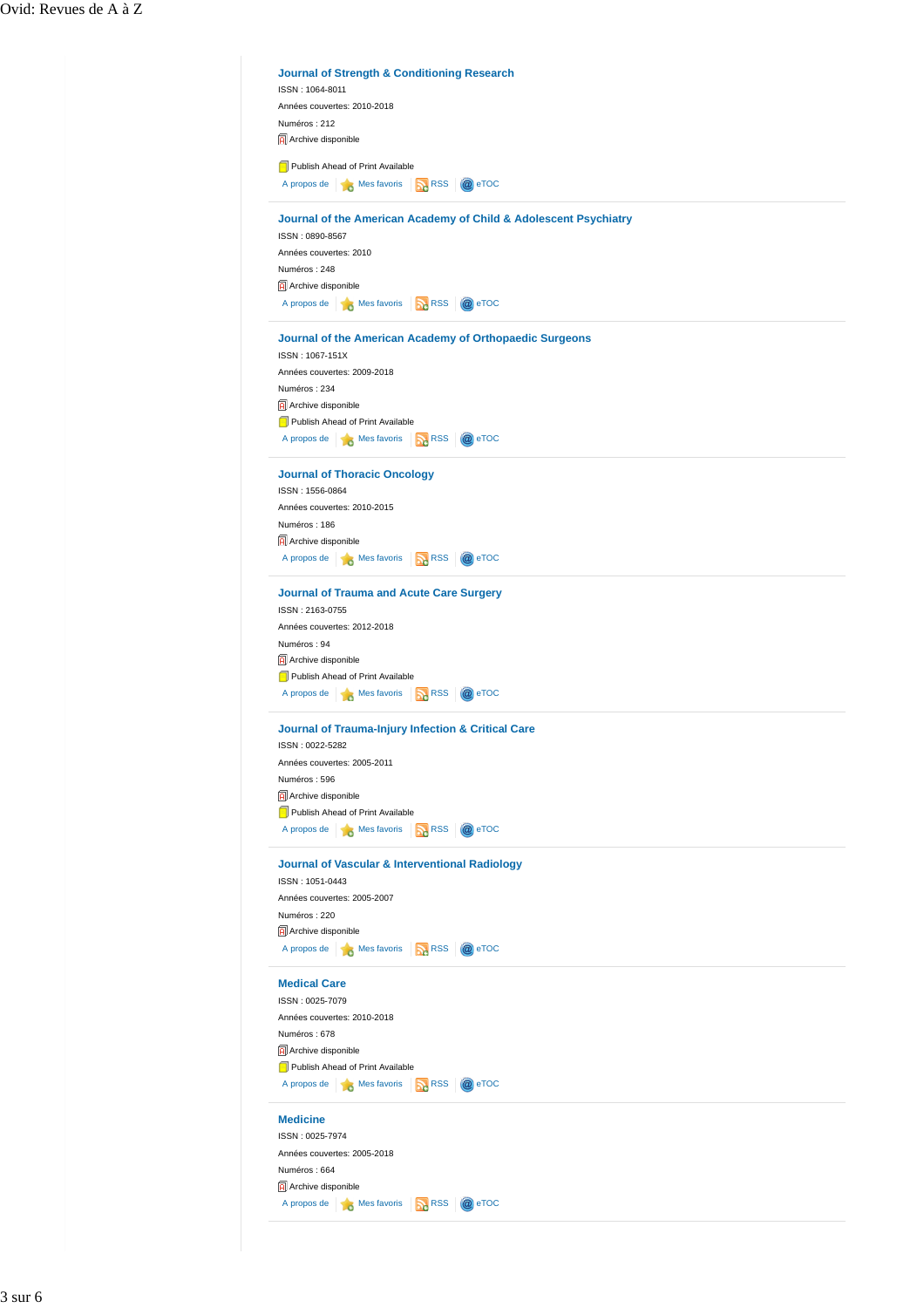| <b>Medicine &amp; Science in Sports &amp; Exercise</b>                            |                         |
|-----------------------------------------------------------------------------------|-------------------------|
| ISSN: 0195-9131                                                                   |                         |
| Années couvertes: 2006-2018                                                       |                         |
| Numéros: 446                                                                      |                         |
| Archive disponible                                                                |                         |
| Publish Ahead of Print Available                                                  |                         |
| A propos de <b>6</b> Mes favoris <b>12.</b> RSS                                   | @ eTOC                  |
| <b>Neurosurgery</b>                                                               |                         |
| ISSN: 0148-396X                                                                   |                         |
| Années couvertes: 2005-2016                                                       |                         |
| Numéros: 565                                                                      |                         |
| Archive disponible                                                                |                         |
| Publish Ahead of Print Available                                                  |                         |
| A propos de <b>6</b> Mes favoris                                                  | @ eTOC<br><b>RSS</b>    |
|                                                                                   |                         |
| <b>Nuclear Medicine Communications</b>                                            |                         |
| ISSN: 0143-3636                                                                   |                         |
| Années couvertes: 2006-2008                                                       |                         |
| Numéros: 442                                                                      |                         |
| Archive disponible                                                                |                         |
| Publish Ahead of Print Available                                                  |                         |
| A propos de <b>A</b> Mes favoris                                                  | <b>DA</b> RSS<br>@ eTOC |
|                                                                                   |                         |
| <b>Obstetrical &amp; Gynecological Survey</b><br>ISSN: 0029-7828                  |                         |
| Années couvertes: 2010-2018                                                       |                         |
|                                                                                   |                         |
| Numéros: 755                                                                      |                         |
| Archive disponible                                                                |                         |
| A propos de<br>Mes favoris RSS                                                    | @ eTOC                  |
| <b>Obstetrics &amp; Gynecology</b>                                                |                         |
| ISSN: 0029-7844                                                                   |                         |
| Années couvertes: 2006-2018                                                       |                         |
| Numéros: 875                                                                      |                         |
| Archive disponible                                                                |                         |
| A propos de <b>B</b> Mes favoris <b>B</b> RSS                                     | @ eTOC                  |
| <b>Operative Neurosurgery</b>                                                     |                         |
| ISSN: 2332-4252                                                                   |                         |
| Années couvertes: 2005-2016                                                       |                         |
| Numéros: 56                                                                       |                         |
| Archive disponible                                                                |                         |
| Publish Ahead of Print Available                                                  |                         |
| A propos de <b>6</b> Mes favoris <b>A</b> RSS                                     | @ eTOC                  |
|                                                                                   |                         |
| Pain                                                                              |                         |
| ISSN: 0304-3959                                                                   |                         |
| Années couvertes: 2009-2018                                                       |                         |
| Numéros: 490                                                                      |                         |
| Archive disponible                                                                |                         |
| Publish Ahead of Print Available                                                  |                         |
| A propos de <b>de Mes</b> favoris <b>R</b> RSS                                    | @ eTOC                  |
| <b>PAIN Reports</b>                                                               |                         |
|                                                                                   |                         |
| ISSN: 2471-2531                                                                   |                         |
|                                                                                   |                         |
| Années couvertes: 2016-2017                                                       |                         |
| Numéros: 13                                                                       |                         |
| Archive disponible                                                                |                         |
| Publish Ahead of Print Available<br>A propos de <b>6</b> Mes favoris <b>6</b> RSS | @ eTOC                  |
|                                                                                   |                         |
| <b>Pathology</b>                                                                  |                         |
| ISSN: 1465-3931                                                                   |                         |
| Années couvertes: 2009-2015                                                       |                         |
| Numéros: 233                                                                      |                         |
| Archive disponible                                                                |                         |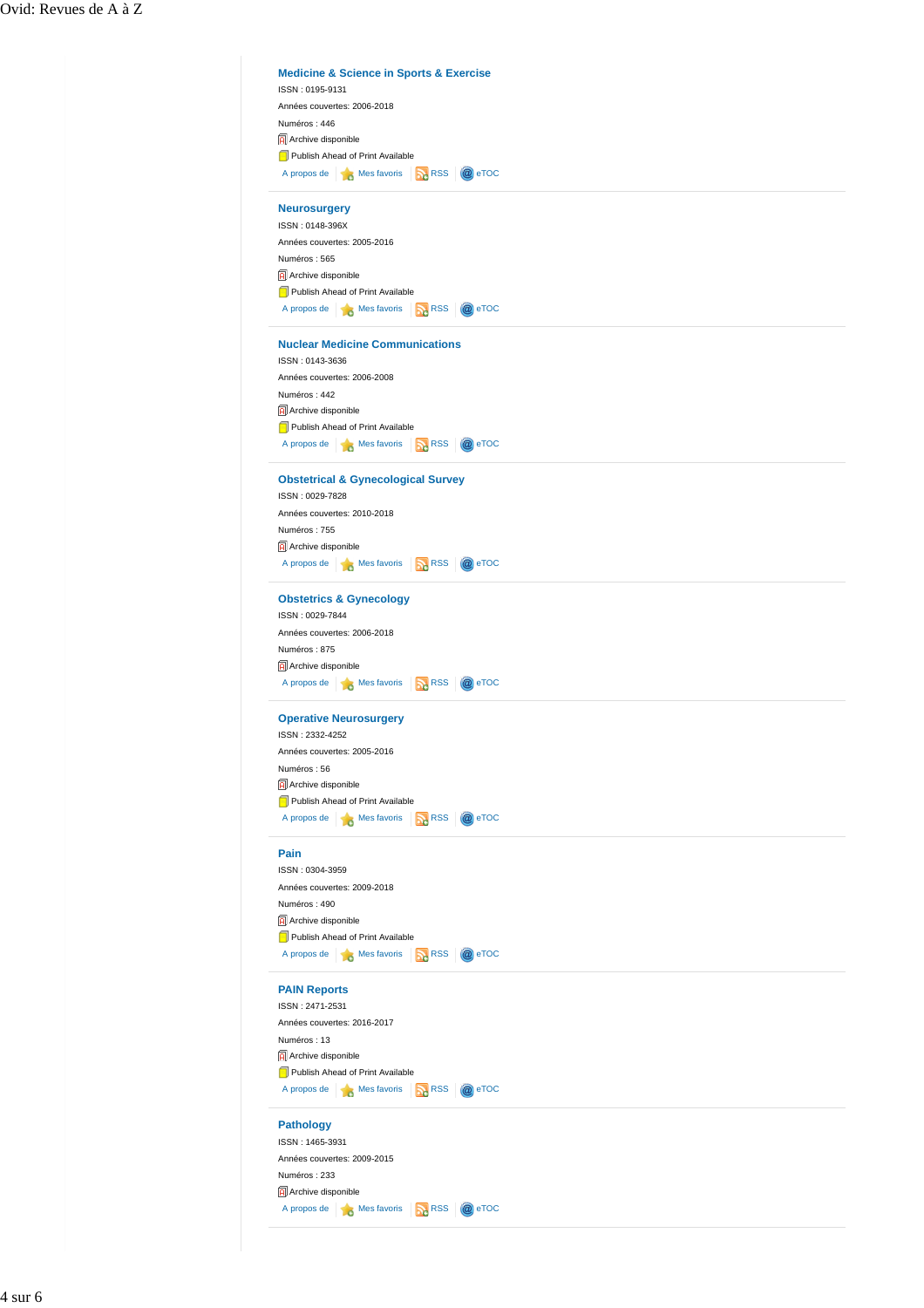| Numéros: 428                                                                        |               |                                                                                                  |
|-------------------------------------------------------------------------------------|---------------|--------------------------------------------------------------------------------------------------|
|                                                                                     |               |                                                                                                  |
| Archive disponible                                                                  |               |                                                                                                  |
| Publish Ahead of Print Available                                                    |               |                                                                                                  |
| A propos de <b>de Mes</b> favoris <b>R</b> RSS                                      |               | @ eTOC                                                                                           |
| <b>Pediatric Research</b>                                                           |               |                                                                                                  |
| ISSN: 0031-3998                                                                     |               |                                                                                                  |
| Années couvertes: 2005-2011                                                         |               |                                                                                                  |
| Numéros: 543                                                                        |               |                                                                                                  |
| Archive disponible                                                                  |               |                                                                                                  |
| A propos de <b>6</b> Mes favoris                                                    | <b>DA</b> RSS | @ eTOC                                                                                           |
| <b>Plastic &amp; Reconstructive Surgery</b>                                         |               |                                                                                                  |
| ISSN: 0032-1052                                                                     |               |                                                                                                  |
| Années couvertes: 2010-2018                                                         |               |                                                                                                  |
| Numéros: 773                                                                        |               |                                                                                                  |
| Archive disponible                                                                  |               |                                                                                                  |
| Publish Ahead of Print Available                                                    |               |                                                                                                  |
| A propos de <b>B</b> Mes favoris <b>R</b> RSS                                       |               | @ eTOC                                                                                           |
| <b>Plastic and Reconstructive Surgery - Global Open</b>                             |               |                                                                                                  |
| ISSN: 2169-7574                                                                     |               |                                                                                                  |
| Années couvertes: 2013-2017                                                         |               |                                                                                                  |
| Numéros: 75                                                                         |               |                                                                                                  |
| Archive disponible                                                                  |               |                                                                                                  |
| Publish Ahead of Print Available<br>A propos de <b>16</b> Mes favoris <b>16</b> RSS |               | @ eTOC                                                                                           |
|                                                                                     |               |                                                                                                  |
| <b>Psychosomatic Medicine</b>                                                       |               |                                                                                                  |
| ISSN: 0033-3174                                                                     |               |                                                                                                  |
| Années couvertes: 2005, 2010-2018                                                   |               |                                                                                                  |
| Numéros: 504                                                                        |               |                                                                                                  |
| Archive disponible                                                                  |               |                                                                                                  |
| Publish Ahead of Print Available                                                    |               |                                                                                                  |
| A propos de <b>B</b> Mes favoris <b>B</b> RSS                                       |               | @ eTOC                                                                                           |
|                                                                                     |               | Review Course Lectures from the International Anesthesia Research Society (IARS) Annual Meetings |
| ISSN: 9781-469852805                                                                |               |                                                                                                  |
| Années couvertes: 2013                                                              |               |                                                                                                  |
| Numéros: 1                                                                          |               |                                                                                                  |
|                                                                                     |               |                                                                                                  |
| Archive disponible                                                                  |               | @ eTOC                                                                                           |
| A propos de <b>6</b> Mes favoris <b>R</b> RSS                                       |               |                                                                                                  |
| <b>Sexually Transmitted Diseases</b>                                                |               |                                                                                                  |
| ISSN: 0148-5717                                                                     |               |                                                                                                  |
| Années couvertes: 2010-2018                                                         |               |                                                                                                  |
| Numéros: 354                                                                        |               |                                                                                                  |
| Archive disponible<br>Publish Ahead of Print Available                              |               |                                                                                                  |
| A propos de <b>de Mes</b> favoris <b>R</b> RSS                                      |               | @ eTOC                                                                                           |
| <b>Southern Medical Journal</b>                                                     |               |                                                                                                  |
| ISSN: 0038-4348                                                                     |               |                                                                                                  |
| Années couvertes: 2006-2008                                                         |               |                                                                                                  |
| Numéros: 1377                                                                       |               |                                                                                                  |
| Archive disponible                                                                  |               |                                                                                                  |
| A propos de <b>16</b> Mes favoris <b>12</b> RSS                                     |               | @ eTOC                                                                                           |
| <b>Spine</b>                                                                        |               |                                                                                                  |
| ISSN: 0362-2436                                                                     |               |                                                                                                  |
| Années couvertes: 2005-2018                                                         |               |                                                                                                  |
| Numéros: 807                                                                        |               |                                                                                                  |
| Archive disponible<br>Publish Ahead of Print Available                              |               |                                                                                                  |